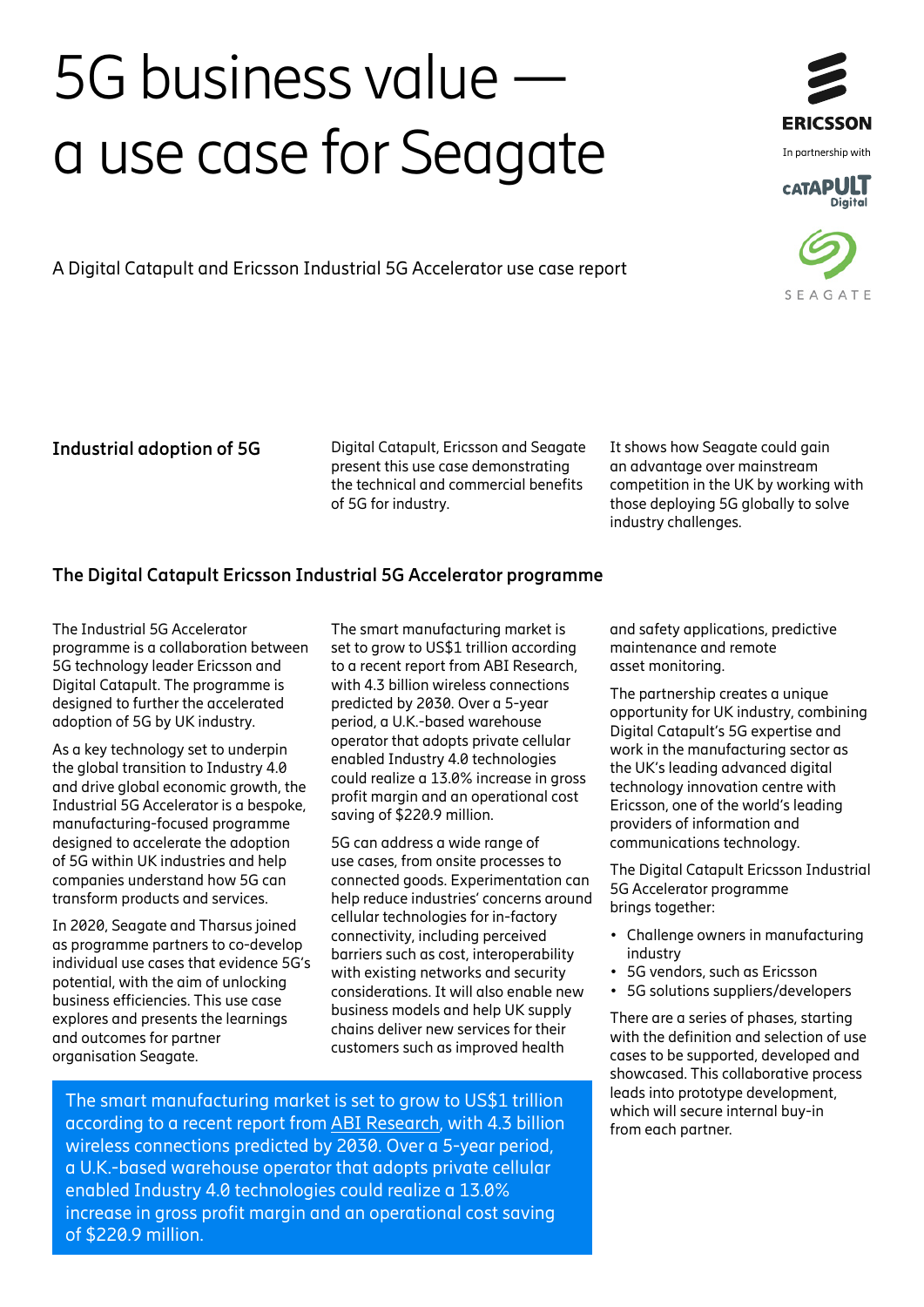Both use case partners worked alongside Ericsson and Digital Catapult to identify smart manufacturing opportunities focusing on improvements for productivity, flexibility and connectivity in an industrial setting. 5G-powered technologies such as robotics, augmented reality (AR), conditionbased monitoring, asset tracking and predictive maintenance will be used throughout the individual use cases.

Through this programme, Digital Catapult and Ericsson have explored the individual use case to help Seagate further understand how it could leverage 5G capabilities to enhance condition-based monitoring.

**Jeremy Silver, CEO, Digital Catapult, said:** "We want to ensure that the best aspects of technology adoption continue post-pandemic and drive new value into our economy. Collaboration remains fundamental to successfully achieving this, and with the addition of these three leading industrial businesses, the Industrial 5G Accelerator is in prime

2 Ericsson | 5G business value — a use case for Seagate

position to capitalise on the best of UK manufacturing skills and innovation. The road to embedding 5G fully into an industrial environment might be a long one, but this project is a big leap forward in terms of demonstrating the transformative capability of 5G for UK industry."

### **The company: Seagate Technology**

Seagate Technology is participating in the programme to understand the capabilities of 5G in the manufacturing environment. The company recently commissioned a report conducted by research firm IDC "Rethink Data: Put more of your data to work – from Edge to Cloud", which reviews industry

challenges in data management and solutions. The value that a company derives from data directly affects it success. Winning businesses must have strong mass data operations. In a manufacturing environment, the 5G accelerator programme enables a greater understanding of how

5G bandwidth enables machine to machine (M2M) communications, harnessing the value of data and enabling future collaborative robotics, AI and edge resources. Seagate Technology is a world leader in data storage and management solutions for over 40 years.

## **The challenge**

With the company's leading HDD technology roadmap, Seagate's Springtown plant in Northern Ireland produces more than 100 million recording heads per year, which are manufactured on 200mm AlTiC wafers, subsequently diced into individual recording heads. Efficiently maintaining this rate of production requires extremely clean, smoothly operating factory parts as well as holistic tracking of machine performance.

Deploying a 5G private network in the Springtown facility would enable the condition-based monitoring of critical facility and plant infrastructure as well as failure prediction for critical manufacturing machines. In addition to this, the deployment of wireless sensors (detecting changes in temperature, pressure, vibration, and so on) would be supported more easily and inexpensively. This high density of sensors would ensure that machine performance is monitored holistically

to improve tool matching, thereby increasing throughput and productivity.

The added functionality of machine failure prediction would reduce the amount of scrap and reworking currently seen, contributing to the enhanced productivity.

| 1. Improved facility<br>management |
|------------------------------------|
| Easier deployment                  |
| Increased sensor density           |
| Easier management                  |



2. Improved OEE (overall equipment effectiveness) Availability: unplanned stops<br>reduced

Performance: decreased<br>throughput reduced Material cost reduced

3. Reduced unplanned maintenance costs

Scrap reduced

Quality: rework reduced **Labour and travel cost reduced**